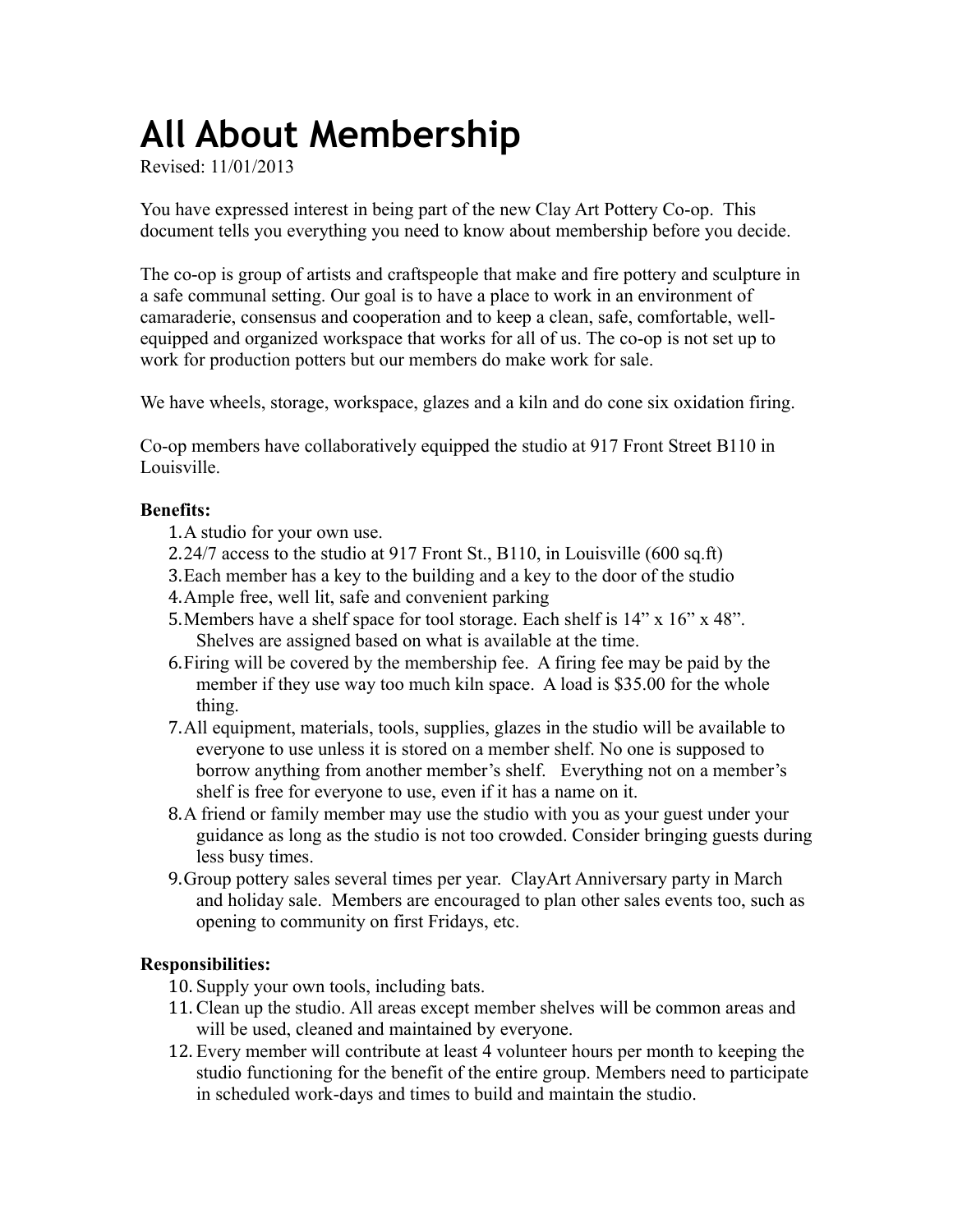13. Members are expected to attend a short, fun potluck meeting held once per month. Meetings are scheduled for the second Saturday of the month at 9am.

Your attendance at monthly meetings is important, because ClayArt is a community in addition to a ceramic arts studio. The monthly meetings are a time to see everyone, do studio maintenance and make co-op decisions.

If you cannot attend a member meeting, it is your responsibility to read the emailed minutes from the meeting, and to find another time to do maintenance and clean-up at the studio. If you do not intend to participate in the community meeting monthly, please do not join the co-op.

- 13. Members buy their own cone 6 clay from the co-op at cost or from a local suppliers such as Stone Leaf or Laguna Clay. We stock lots of different kinds. It's around \$10-\$15 for 25 lbs.
- 14. Everyone recycles his or her own clay.
- 15. Members need to sign up for the ClayArt Googlegroup and have an email address and check your email daily.

#### **Financial:**

1. Dues need to be paid on or before the second Saturday of each month.

2. Each member's dues \$100 per month which is basically their share of the expenses of the co-op. Dues could increase or decrease.

3. A significant-other or immediate family member gets a 50% discount on dues and full membership benefits and responsibilities if they share the full-time member's shelf.

4. Checks may be mailed to the treasurer, brought to the meeting, or left in the cash box. The treasurer brings a list of who hasn't yet paid to each meeting – second Saturday.

5. To pay the co-op for anything (clay or dues usually) fill out a receipt. The receipt book is in the business drawer. Write a receipt anytime you pay money to the co-op, including dues (unless it's an electronic payment). Leave the money in the cash box, write a receipt and leave the yellow and pink receipt copies in the book. Take the top white copy for your records. Please do not write up IOU's in the receipt book.

6. Dues don't stop if you are gone for a while. You must terminate membership and clean off shelf in order to stop dues because expenses of the co-op go on month to month regardless of how much each member uses the studio.

7. Starting membership fee is \$100 for the first month, plus any charges for keys.

8. There are no 'work-exchanges' or equipment exchanges for membership fees unless it's approved by 2/3rds vote of the membership.

9. Hardship: Long-term members who contribute a lot to the co-op may be excused of membership fees for up to 3 months by 2/3rds vote of members – 9 people.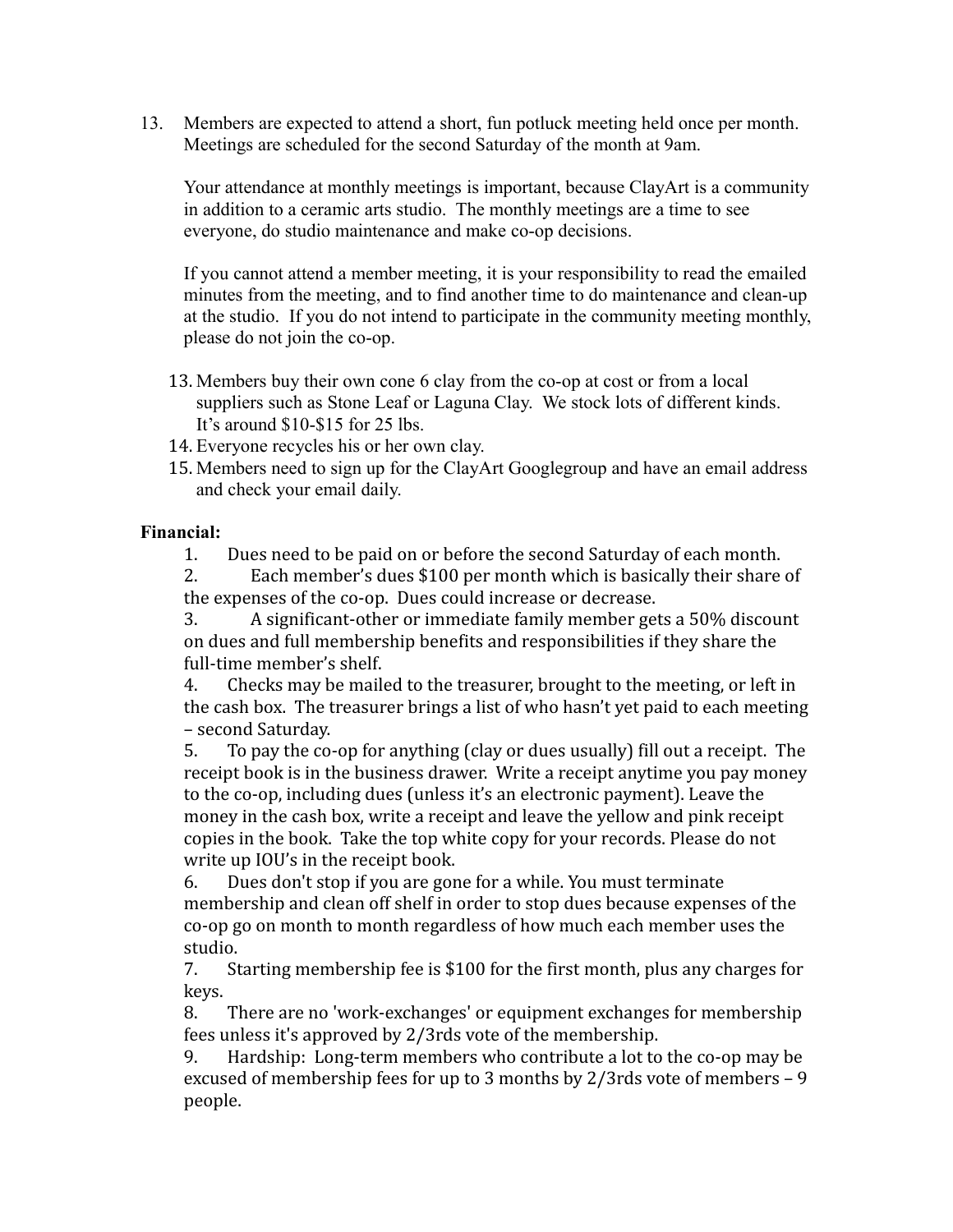10. IOU's: If you need clay but you don't have cash or a check with you take the clay and put an IOU in the cash box. There are pink IOU slips in the drawer. Write the IOU amount, name and date on the IOU pink slip and leave it in cash box in money drawer. When you eventually pay off the IOU, destroy it. Don't forget, you must fill out a receipt for paying for the original items you bought with the IOU just like you always do for paying.

11. Purchasing stuff for the co-op: If purchasing any approved stuff for ClayArt (w/o a ClayArt debit card), put store's receipt with your name on it in cash box and tell Heidi, so she knows that you are owed money. If you purchase with the debit card, put the receipt in the cash box, marked "paid by debit card/Your name."

12. Make sure the treasurer approves any purchases you make on behalf of the co-op. So you know there is money in the account so you can be reimbursed – for example purchasing wood to build shelves or clay or glaze ingredients for the studio.

## **Governance:**

- 1. Voting: A unanimous vote by members present at any monthly meeting is binding. The decision has to be documented by minutes of the meeting, which are distributed to all members. If there is dissent, the vote will be tabled for further discussion or referred to the board for a decision.
- 2.The board consists of 6 board members: Emilie Parker, Faith Gowan, Heidi Ochis, Larry Cappel, Brianne Berg, Caden Gowan .
- 3.Anything financial has to have the favorable vote of the treasurer in order to be binding.
- 4.Approvable expenses include rent, utilities, insurance, glaze ingredients, membership in the Louisville DBA, equipment -- such as kiln shelves, repairing and replacing kilns, additional wheels, group access clay tools, cleaning and maintenance supplies such as trash can liners and soap and other.

# **Maintaining a Safe and Functioning Co-Op Environment:**

- 1.Board members or membership at large can vote a member out of the co-op for contributing to an unsafe or uncomfortable physical, interpersonal, or social environment.
- 2.Anyone who gets more than one month behind in dues can be terminated with the Treasurer's approval.
- 3.If a member decides to terminate membership they are asked to give notice as soon as they know.

## **New Members:**

- 1.Every member is expected to help with studio repairs, upgrades, cleaning, organizing and maintenance. Ask for training at Saturday meetings.
- 2.New members need to be sponsored by an existing member. The Sponsor will orient the new member on all the equipment, safety and rules, answer their questions, get them keys, a drawer and a shelf and monitor them for the first 3 months of their membership.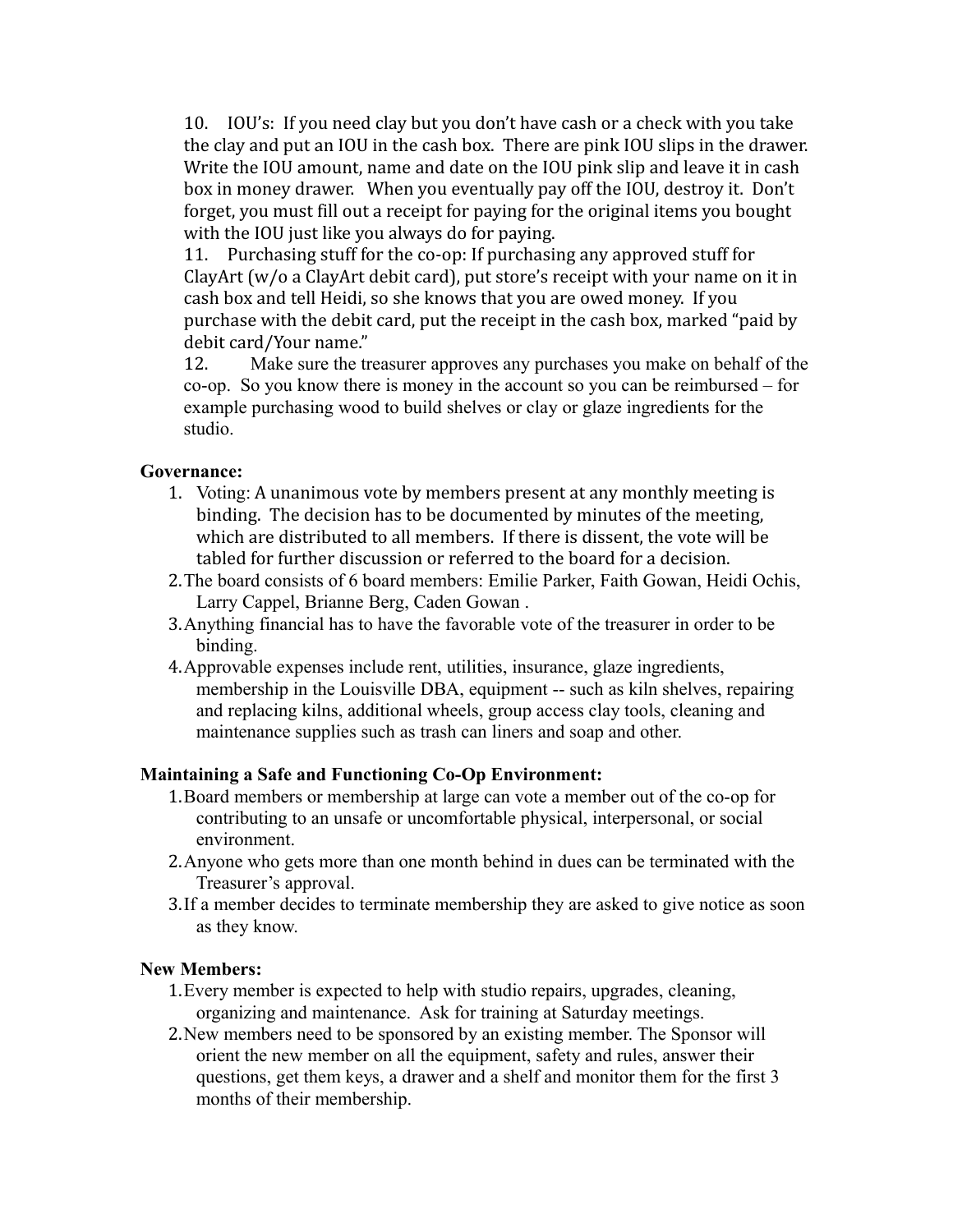- 3.New Members are probationary for 3 months at which time member status can be reviewed by the board or membership at large.
- 4.Members must be over 18. If parents are members also, 16 or over.
- 5.The board or membership can revoke the membership for any reason.

## **Our Canine Friends:**

Expect to share the studio space with a well-behaved dog or two. You may bring your very well behaved dog with you to the studio from time to time. Dog owners work it out amongst themselves so no more than one or two dogs are in the space at one time. Dogs who fight with other dogs, bite people, challenge people or bark a lot should not be brought to the studio. Members can vote out a dog who misbehaves.

# **Equipment**

- 1.Donations of equipment and money may at times be needed. Member's vote on accepting donations.
- 2.Equipment belongs to the person who brings it to the coop, but it is available for everyone to use unless it's kept on the person's own shelf. If equipment is broken due to someone's negligence, the person who accidentally broke it should be responsible to fix it. If equipment breaks just due to normal use, the coop would repair, or to help replace the item. It still would belong to the person who brought it in -- negotiable. The co-op does not pay for normal wear and tear. No trading equipment for membership. All equipment stored on the premises is available for everyone to use, unless it's on the member shelf.

**Expansion:** A gas cone 10-reduction kiln, is needed and wanted once space permits. The co-op may at some time be open to opportunities for expansion.

#### **Member Selection Process**

- 1.Potential members need to please read this document and agree to abide by it.
- 2.Download the pdf application from the website and fill it out.
- 3.Mail or email the application to address on website: 917 Front St B110, Louisville, CO 80027. Email is: [clayartpotterygroup@gmail.com.](mailto:clayartpotterygroup@gmail.com)
- 4.If you put in an application and you don't receive an acknowledgement within a few days, please email and inquire about it.
- 5.The applications are reviewed and if there is an opening the person is invited to come and talk with a member and visit the studio.
- 6.If there is no opening we keep the application in our waiting list folder.
- 7.They then must attend a meeting to meet everyone.
- 8.The group votes them in if there is space.
- 9.New members are selected based on how well they fit into the group.

#### **New Member:**

I have read and I agree to abide by everything in this document.

Name: \_\_\_\_\_\_\_\_\_\_\_\_\_\_\_\_\_\_\_\_\_\_\_\_\_\_\_\_\_\_\_\_\_\_